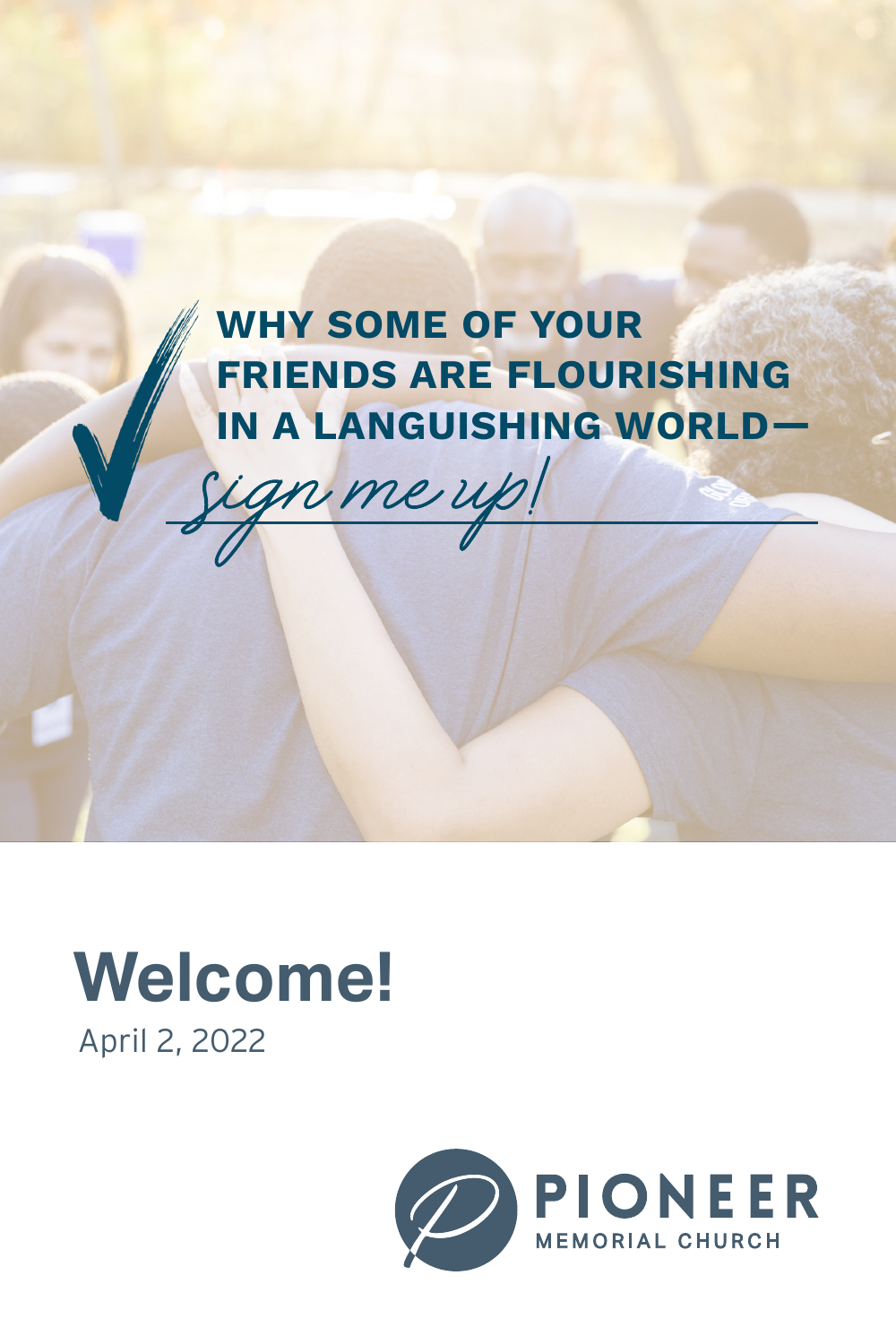## **SABBATH SCHOOL**

**SONG SERVICE**  Vladimir Slavujevic

**WELCOME & PRAYER** Mordekai Ongo

**FEATURE** Mission Spotlight

**LESSON STUDY** "The Creation"

**CLOSING SONG** "Lift Up the Trumpet"

**CLOSING PRAYER**

### **CALL TO WORSHIP**

PASTOR: The earth has yielded its increase;

#### **PEOPLE: God, our God, has blessed us,**

PASTOR: Let us thank the Lord for a steadfast love, for his wonderful works to all people;

The Passover, The Cross,

Easter Reflections 2022: April 3-17. Each day there will be a new email, a text meditation for ten days on the meaning of the Death and Resurrection of Jesus.

and The Resurrection

#### **PEOPLE: Let us praise the name of the Lord forever!**



ADRA RELIEF IN UKRAINE ADRA.org/PartnerWithUs

### **COMMUNITY SCAVENGER HUNT** text "EASTER" to 269.281.2345 to receive it.



Available at the Front Desk more info at pmchurch.org/announcements

**SUNSET TODAY**  $8:12$ 

**SUNSET NEXT FRIDAY** 8:19

#### **OFFERING**

**04 • 02** Pioneer Operating Budget

**04 • 09** Hope Channel International The Family Life Committee invites all our

**COLOR** 

church family on a Community Scavenger Hunt! How well do you know what's in our little village? On Sabbath afternoon, April 2 you can find out! For more information and to register for a time slot, text "SCAVENGER" to 269.281.2345.

#### **PIONEER PULPIT**

**04 • 09** Taurus Montgomery "Sleep in Heavenly Peace in the Inner City—Sign Me Up!"

 $\overline{\phantom{m}}$ **04 • 16** Dwight K. Nelson ""Albert Einstein's (Resurrection) Secret to Happiness—Sign Me Up!"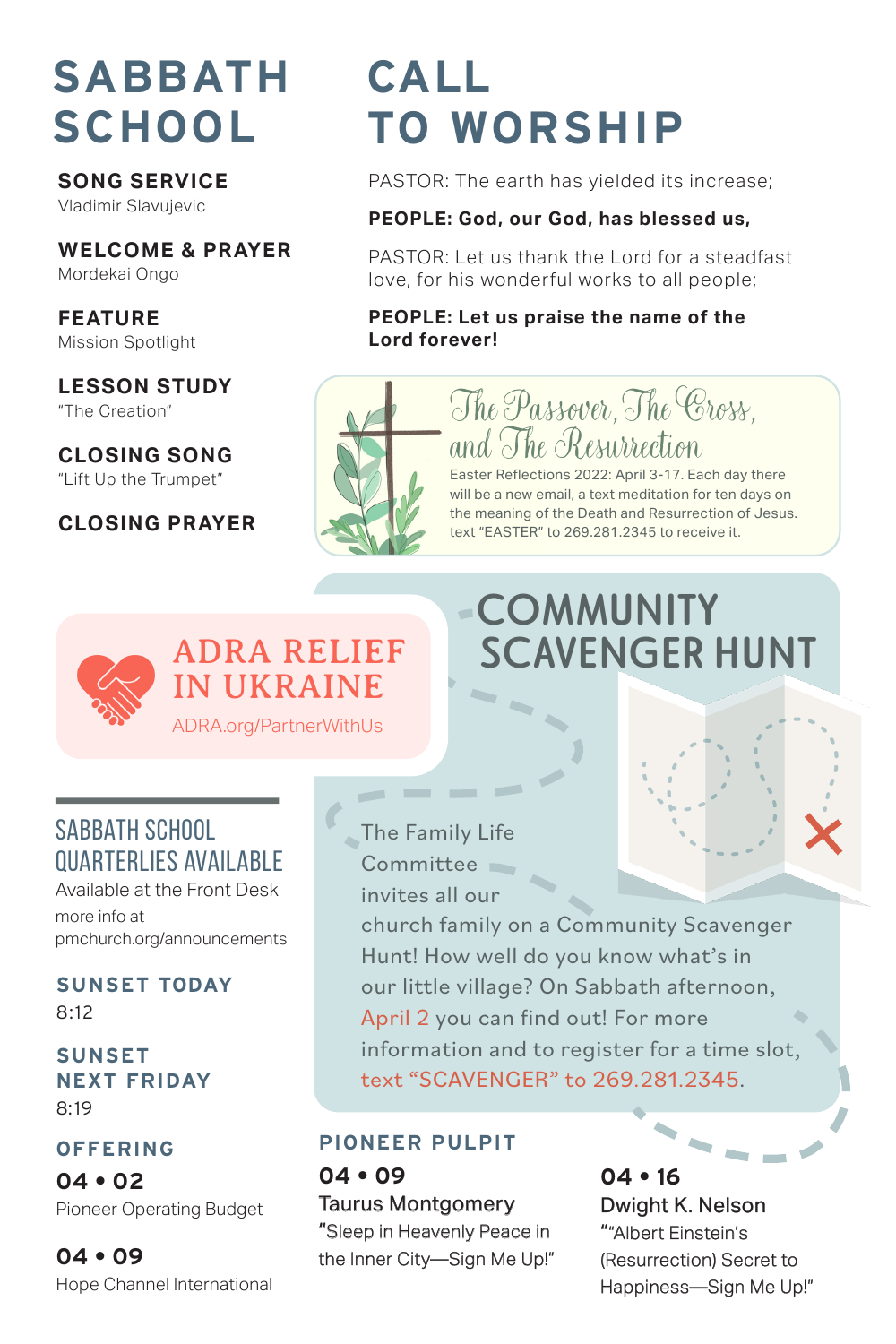### **WORSHIP 9:00 AM 11:45 AM**

#### **OPENING MUSIC**

"Beyond the Horizon" • R. Galante Andrews University Wind Symphony Byron Graves, director

#### **WELCOME & CALL TO WORSHIP**

Lindsey Pratt, Associate Pastor

#### **"GIVE": A HYMN CYCLE**

"Praise, My Soul, the King of Heaven" words no. 4 st. 1-3, mel. no. 538 "I Love to Tell the Story" • 457 st. 1, 3 "Give of Your Best to the Master" • 572 st. 2-3 "O Master, Let Me Walk With Thee" • 574 st. 2-3

#### **CONGREGATIONAL PRAYER**

#### **CHILDREN'S STORY**

"Here, Take This Lovely Flower" • F. Ticheli

#### **SCRIPTURE READING**

Brenda Schalk, Pioneer Member Hebrews 10:23-25

#### **WORSHIP IN MUSIC**

"Variants on a Shape-Note Tune [PISGAH]" J. Vinson

#### **MESSAGE**

"Why Some of Your Friends Are Flourishing in a Languishing World—Sign Me Up!" Dwight K. Nelson, Lead Pastor

#### **HYMN OF COMMITMENT**

"Blest Be the Tie That Binds" • 350

#### **BENEDICTION**

**——————————**

#### **CLOSING MUSIC**

"Blest Be the Tie That Binds" • Johann Naegeli

#### **OPENING MUSIC**

"Beyond the Horizon" • R. Galante Andrews University Wind Symphony Byron Graves, director

#### **WELCOME & CALL TO WORSHIP**

Lindsey Pratt, Associate Pastor

#### **PRAISE**

"Crown Him With Many Crowns" "I Need Thee Every Hour"

#### **CONGREGATIONAL PRAYER**

#### **WORSHIP IN MUSIC**

"Variants on a Shape-Note Tune [PISGAH]" J. Vinson

#### **CHILDREN'S STORY**

"Here, Take This Lovely Flower" • F. Ticheli

#### **PRAISE**

"All Creatures of Our God and King" "The Church Has One Foundation"

#### **MESSAGE**

"Why Some of Your Friends Are Flourishing in a Languishing World—Sign Me Up!" Dwight K. Nelson, Lead Pastor

#### **HYMN OF COMMITMENT**

"Blest Be the Tie That Binds"

#### **BENEDICTION**

**——————————**

#### **CLOSING MUSIC**

"Blest Be the Tie That Binds" • Johann Naegeli

Organ: Kenneth Logan, Minister of Music

Presiding Pastor: Lindsey Pratt, Associate Pastor

Worship in Music: Andrews University Wind Symphony Cyril Punay, graduate student director

Worship Team: Elsie Mokaya, Benie Safari Dushime, Julio Santana, Raleigh Pettey, vocals; Tyler Ninalga, piano; Betania Cañas, flute; Erin Penrod, French Horn; Max Keller, trumpet; Mark Severenuik, tuba

Organ: Kenneth Logan, Minister of Music

Presiding Pastor: Lindsey Pratt, Associate Pastor

Worship in Music: Andrews University Wind Symphony Cyril Punay, graduate student director

Hymn Leaders: Rob Raney, baritone; Betania Cañas, flute Kenneth Logan, organ